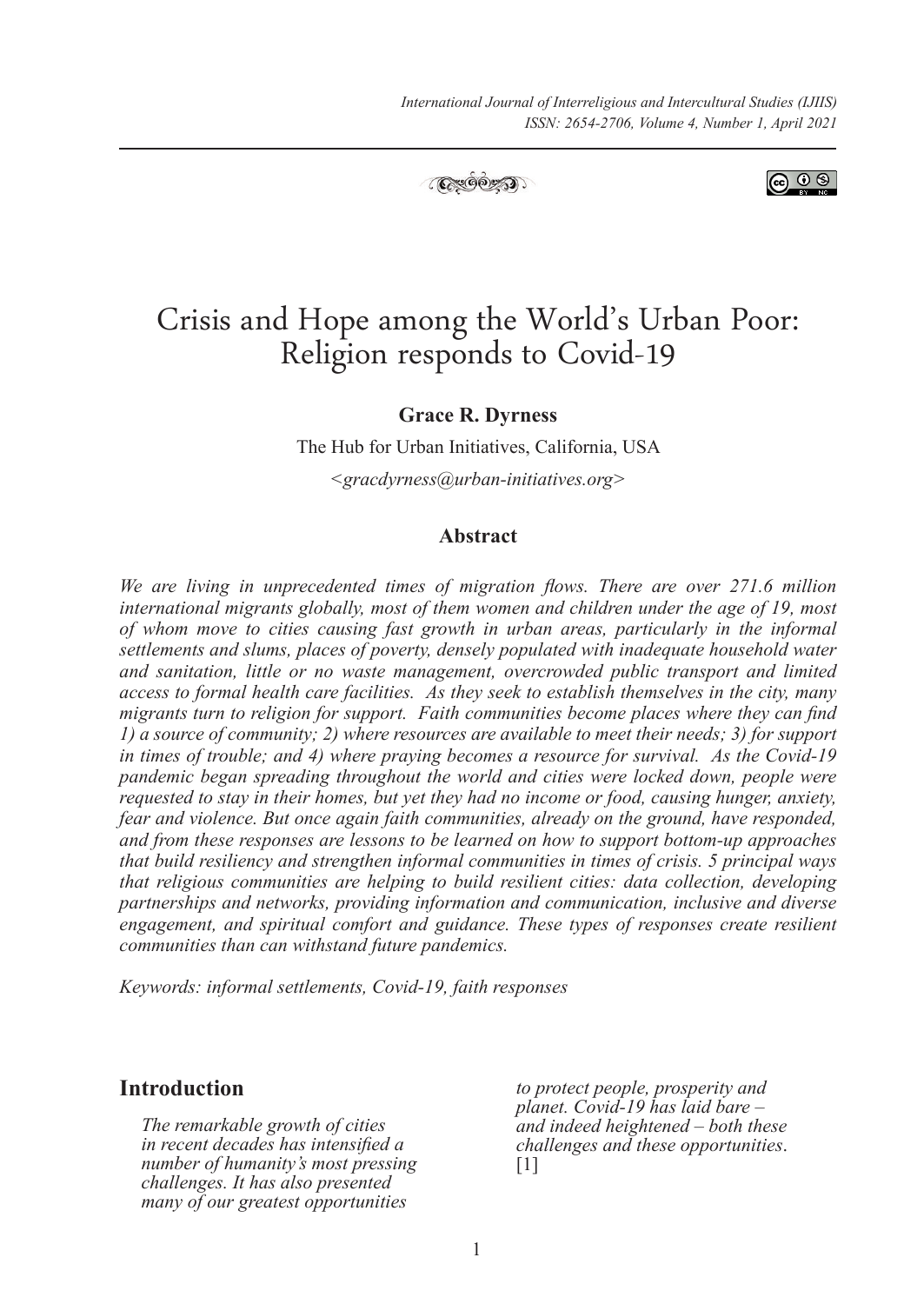We are living in unprecedented times of migration flows. The International Organization of Migration (IOM) reports that as of mid-2019 there are 271.6 million international migrants globally, up from 153 million in 1990. Almost 48% of them are women and 14% are children under the age of 19.[2] Most of these migrants move to cities causing fast growth in urban areas. It is expected that the world's urban population will be at 70% by 2050 with close to 90% of this to be in Asia and Africa.[3] However, long before this recent flow of immigrants to cities, religious and faith-based organizations have been on the ground, already serving vulnerable communities. As immigrants moved into cities such as Los Angeles, these religious communities began serving them also. In a similar fashion, faith communities on the ground in urban informal settlements and slums reach out in myriad ways to respond to the issues their people face on a daily basis, and even more so during pandemics such as the Covid-19 virus. In this paper I attempt to look at some of the challenges and opportunities faced by these communities through the lens of religion, faith, and spirituality. I explore ways in which religion and faith support the immigrant communities in Los Angeles in order to highlight similar ways in which they are now responding to the Coronavirus pandemic in the informal urban settlements and slums

of the Global South. The people living in these areas live from crisis to crisis, such as the HIV/AIDs pandemic and the Ebola virus, learning lessons that are now being carried forward during Covid-19 pandemic. From Los Angeles to the Global South, religious institutions and faith organizations provide pathways of hope and resiliency, teaching us lessons that pave the way forward into a better, flourishing and sustainable future. They are vital partners for government and large non-governmental organizations, especially in times of crisis. By listening to them, gaining from their experience, and working with them, our cities can better withstand any future pandemics.

# **Immigrants and Religion**

In the city and county where I live, almost 35% of the population is foreign born. A vast majority are Hispanic or Hispanic heritage. Los Angeles is said to be the largest Korean city outside of Korea, [4] we have thousands of Iranians so much so that a section of the city is called Irangeles. And there's Little Saigon, and Historic Filipino Town. We have at least 20,000 Cambodians. Global cities such as Los Angeles are places of destination to those leaving their countries for economics, war, climate, and sometimes adventure. Their hopes and dreams are for a better, safer, life for themselves and for their families.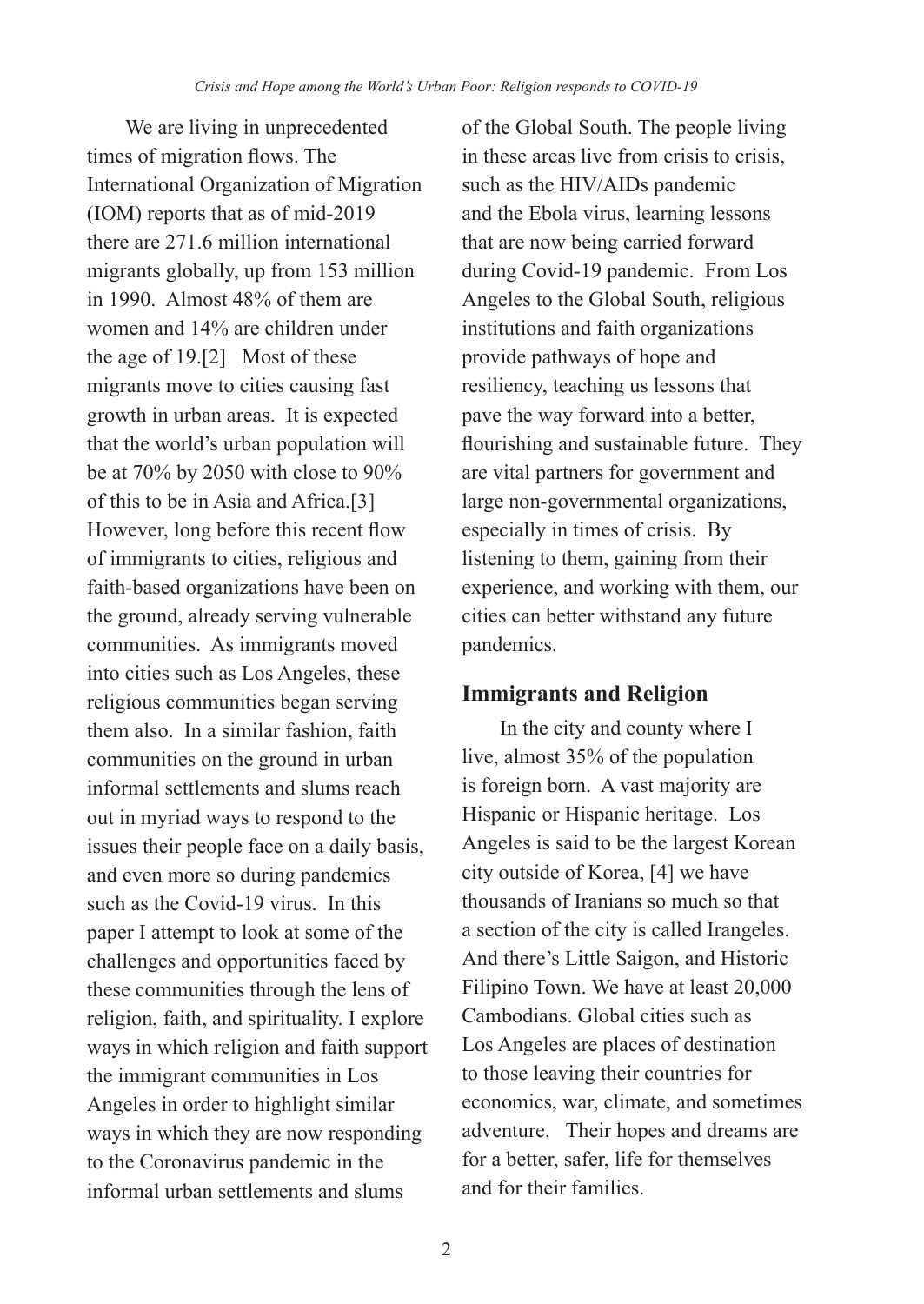In her book, *The Global City*, Saskia Sassen [5] states that global cities are held up by a host of lowwage, primarily immigrant labor. What is evident from her analysis and that of other scholars is that migration flows have increasingly built up our cities, creating centers where a large percentage of the population is foreign born, as well as migrants who have moved from rural areas of the country. [6] Immigration provides a nearly inexhaustible supply of cheap, flexible labor that is crucial for capital accumulation centered in world cities, and it also produces the multicultural milieu that is distinctive to world cities.

Sanderson and his colleagues completed a statistical analysis that substantiates what Sassen and others had been saying. The results of their analysis clearly demonstrate that "world cities are not only key sites for corporate control of the world economy and for business and tourist flows, but they are also central in global flows of immigrant labor."[7] While the main destinations of immigration have been cities in the Northern hemisphere, since the 1990s, migration within Asia, for example, has grown, particularly from less-developed countries with massive labor surpluses to fast-growing newly industrializing countries.

India is experiencing large-scale internal migration and urbanization. In 2009 "there were an estimated 100 million migrant workers, many of them

poor rural-urban migrants who return temporarily to their villages when agricultural labor demands are high and, permanently in old age. In China, massive flows from rural areas in the center and west to the new industrial areas of the east (especially Beijing, Shanghai, and the Pearl River Delta) have created a 'floating population' of 100 to 150 million people. Forced internal displacement is also a major issue. In 2006, there were 3 million internally displaced persons (IDPs) in Asia, not including the 2.7 million in the Middle East. The main causes for such displacement were conflict, violence, or human rights abuses. Millions more are displaced by development projects, such as large dams, while others flee environmental change and natural disasters like volcanoes and floods."[8]

How do these millions of migrants adjust to the complex, often unorganized and unplanned urban context in which they find themselves? I will focus on work in Los Angeles that I did as part of research teams with other faculty at the University of Southern California, primarily through the Center for Religion and Civic Culture. I believe that our findings shed some light on the lives of immigrants that have parallels in other parts of the world. The way religious institutions and faith communities have reached out to serve newly arrived immigrants in our city, demonstrate the vital role that these play in making our cities resilient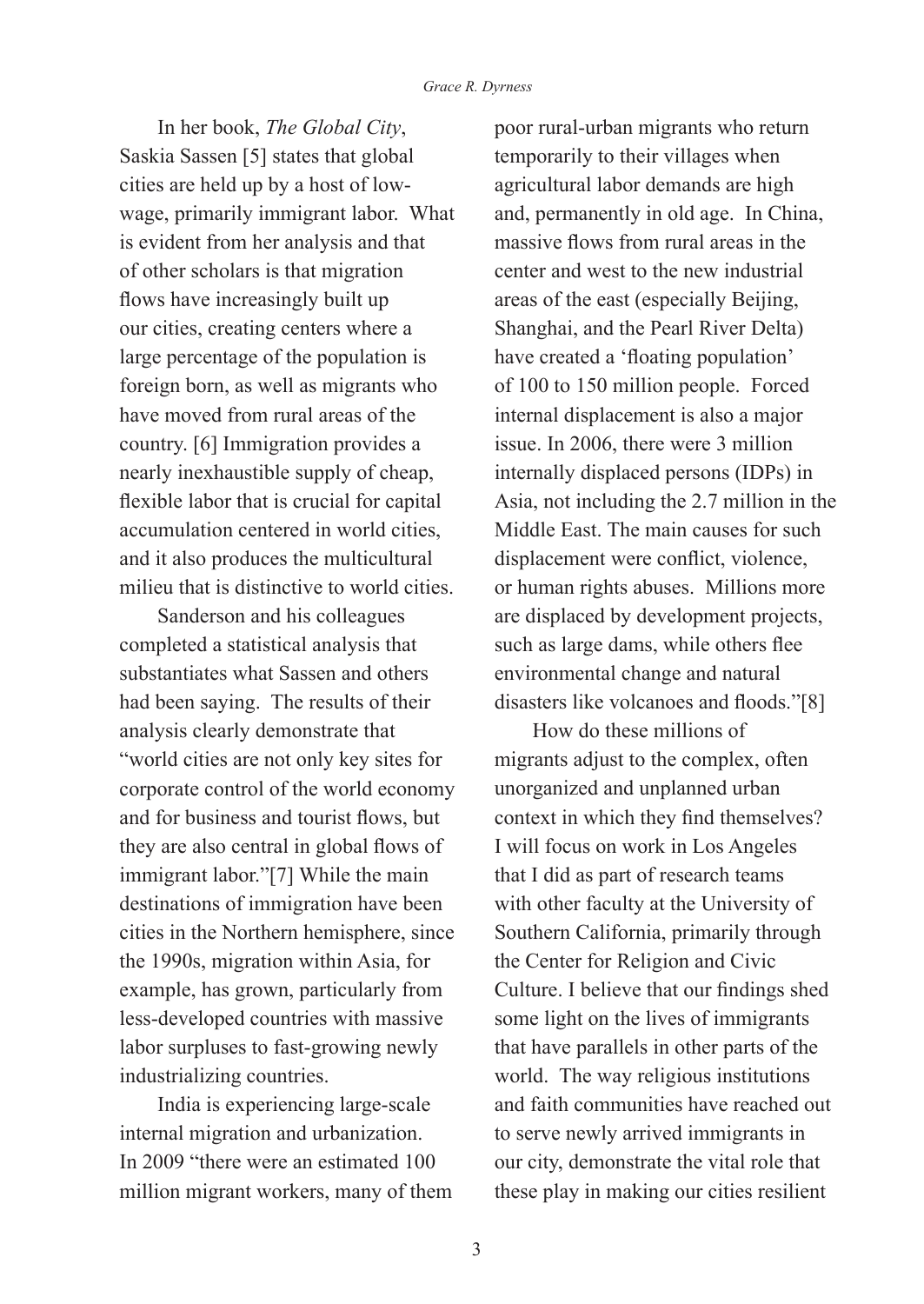and helping them thrive. Thus in times of crisis such as the Covid-19 pandemic, these communities of faith become essential to helping people learn to cope and provide hope for a better future.

## *Religious Practice in Cities*

Not only do cities provide a variety of opportunities for employment, entertainment, living styles, culinary diversity, educational opportunities and much more, they also provide many options for religious engagement, a diversity of paths to spiritual and mystical presence. In our research we have found four major ways in which faith and its practice have been particularly relevant to the women I have worked with: 1) religion as a source for building and strengthening a sense of community; 2) a source for supplying a variety of needs, from providing emergency food and clothing, to helping to find employment, to building the skills needed to flourish; 3) support in time of trouble; and 4) using prayer as a resource for survival.[9] I will briefly discuss these as examples of ways in which religion provides a resource for flourishing and resiliency in the midst of the urban challenges people encounter.

## *A source of community*

Religion addresses the problem of loneliness by providing entry to a familiar community with familiar beliefs and practices that give structure and meaning to life—all elements of

stability that are especially important in a new environment where expectations about what to believe or think are unclear. The temple is a place for community with fellow immigrants and with those who come from the same traditions. It is a place where one can speak one's native tongue, eat native food, and not insignificantly, find a husband (or wife) who shares the same cultural background [10]. The Wat Thai Temple in North Hollywood, for example, has established a Thai Cultural Center right next to the Temple so that the traditions from the homeland are not lost on the next generation. Cambodian women send their young sons to the Khemara Budhikarm in Long Beach to be mentored by the priests in hopes that they will get engaged in Cambodian culture and resist joining the gangs in Los Angeles. Religious institutions, therefore, welcome the stranger, provide a community that helps replace the one left behind, and enable new generations to connect with the past of their parents.

# *Supplying all needs*

Migrants also often rely on religious institutions for provision of daily needs. These needs vary across the spectrum but most often are related to the needs for their children, whether it be food, health, or, especially, education. Commonly this is accomplished through the establishment of thrift stores and food pantries, making job connections, engaging in job training, and sometimes even providing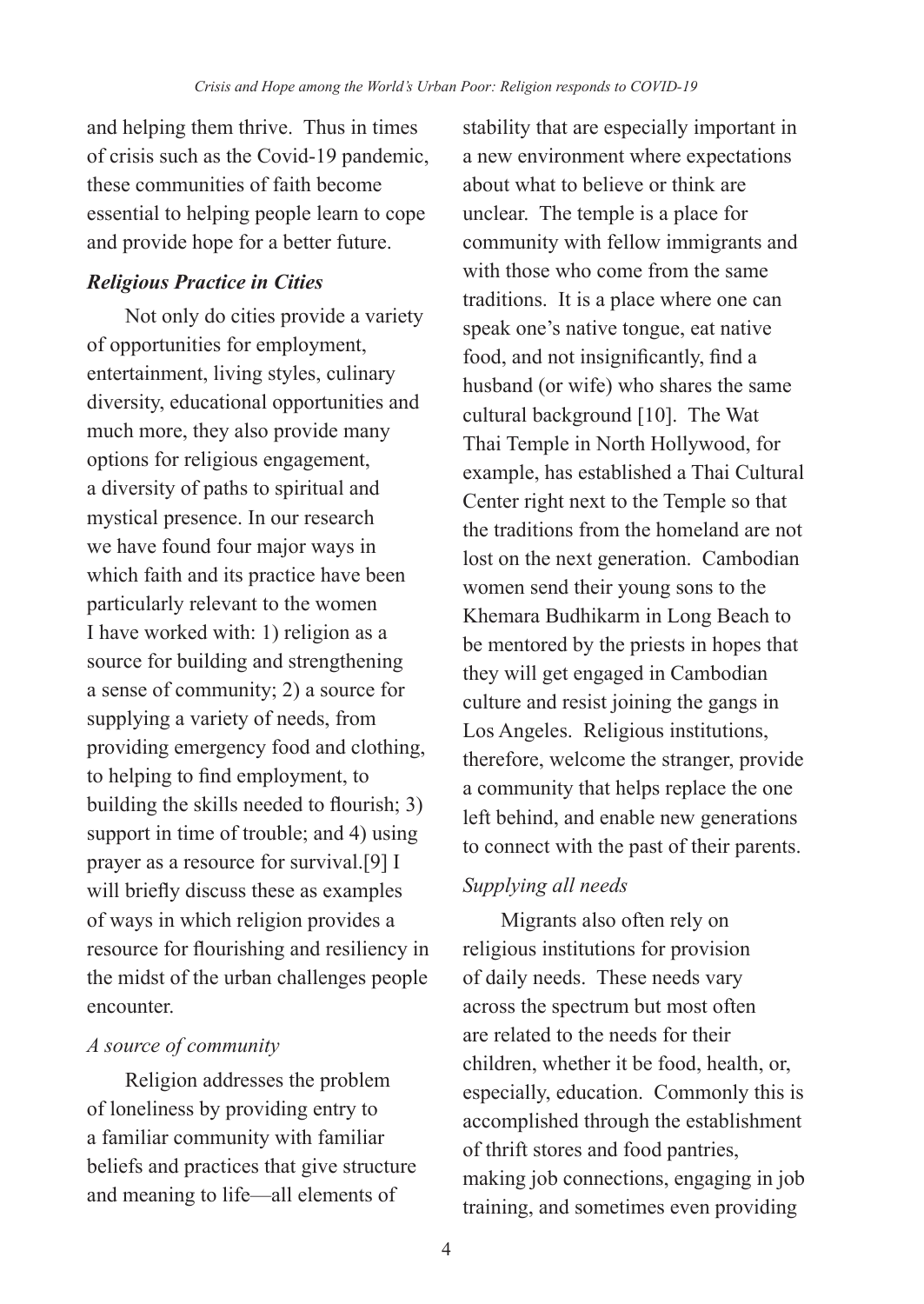basic health care. So a Mosque in Philadelphia offers halal grab-and-go lunches and delivers fresh produce to families in need in its community.<sup>[11]</sup>

For migrant women the ability to turn to their religious place of worship for supplying their needs is a great source of comfort and strength, and even survival. Whatever their needs, they know that ultimately they can count on their faith and their religious community to help them get through the rough times, particularly in the early years of adaptation to their new city.

## *Support in time of trouble*

Religious leaders often blur the line between counselors and spiritual mentors, even when they refer their flock to specialists when they are not capable of providing all the help needed. During our study of religion and immigrants in Los Angeles in 2000, we visited the Cambodian Temple Khemara Bhuddhikarm referred to above. Several hundred people were gathered to pay homage to their departed relatives. As Rev. Kong Chhean burned slips of paper with the deceased ones' names, family units sat together on the floor sharing a meal and remembering the events that brought them to this strange city. There was a young woman in the group who, as a child, had walked through the "killing fields" over dead bodies as she and her family made their escape. This kind of trauma can often express itself in physical illnesses that are not

always treatable by a medical health care practitioner but require specific mental health interventions. At the time there were 150 documented cases of psychosomatic blindness among women in Long Beach who witnessed the torture of their husbands, the rape of their daughters, and the destruction of their villages. The women feel safe talking about this to their priest. The Rev. Kong Chhean, who has training in psychology, refers his members to a local clinic for medication and treatment when they are amenable to western styles of intervention, and otherwise he performs magical incantations to help them cope with the trauma of their past.[12] It is in the Temple where the women find the help they need to support them in their troubles. The women at the Temple also turn to Rev. Chhean and his fellow priests to give guidance and support to their children, particularly the young men, to keep them out of trouble, out of gangs. This type of support is especially critical for them as they navigate a complex new life and seek to raise children in the midst of a culture they are only beginning to understand.

## *Prayer as a resource for survival*

Personal prayers are at the core of many of the migrants' faith. Prayer often serves as a way to cope with the struggles that they face in the city. Whether it be praying for their kids who are engaged in violent gang activity or for safety and protection in the insecure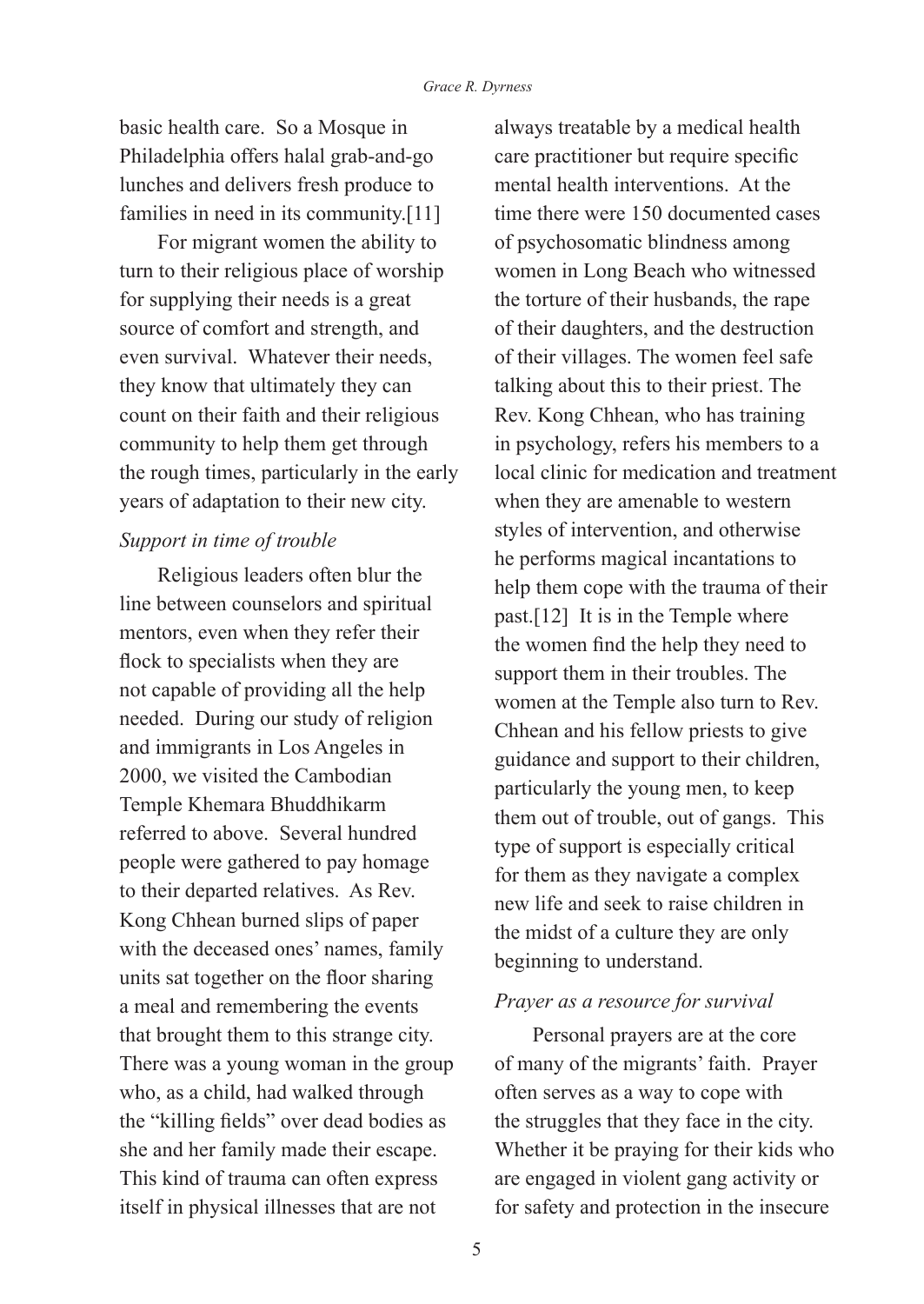slum and squatter settlements that many live in, prayer is a connection with the supernatural, the transcendent, that lifts them out of the ordinary and offers them hope of a God who can enter into their situation and provide the help they need. As parents leave their children behind in care of grandparents or other relatives, the deep sorrow of separation is a daily reminder of the world they have left behind, particularly when they are caring for the children of their employers. Thus both mothers and fathers pray to an omnipresent supernatural being to help with their personal suffering. Mothers ask God to watch over their children and keep them safe.

Prayer as a coping mechanism not only helps parents cope with their daily challenges as workers in the United States (and many other countries), but prayers to God help collapse the physical distance between them and their families back home. In sum, prayer is one way transnational mothers and fathers transcend distance from their families, and while the distance is still felt on some level, it helps them cope with the separation.[13]

# **Religion and the Covid-19 Pandemic**

An immigrant to the city will therefore appeal not only to her family and friends in the city, but often to the religious institutions that she is familiar with and that she can count on as she adjusts. People in the city have developed a resiliency that is often based on the spiritual connections they have to these faith traditions. It helps them in their day to day living, and it helps them especially in times of crisis. And there is no bigger crisis globally right now than the Covid-19 virus.

The quote that is at the beginning of this paper is worth repeating:

The remarkable growth of cities in recent decades has intensified a number of humanity's most pressing challenges. It has also presented many of our greatest opportunities to protect people, prosperity and planet. Covid-19 has laid bare – and indeed heightened – both these challenges and these opportunities.[14]

Cities have been at the center of the spread of the Coronavirus. The density of the population lends itself to the spread of a virus that is airborne and is highly contagious and where social distancing is difficult. With the global death toll from the virus surpassing 1 million people,[15] hospitals are overwhelmed, health care workers have been seriously impacted by illness and often death, and lockdowns have caused huge economic losses for people, particularly for those living in the slums and informal settlements of the Global South. Already densely populated with inadequate household water and sanitation, little or no waste management, overcrowded public transport and limited access to formal health care facilities, informal settlements are especially vulnerable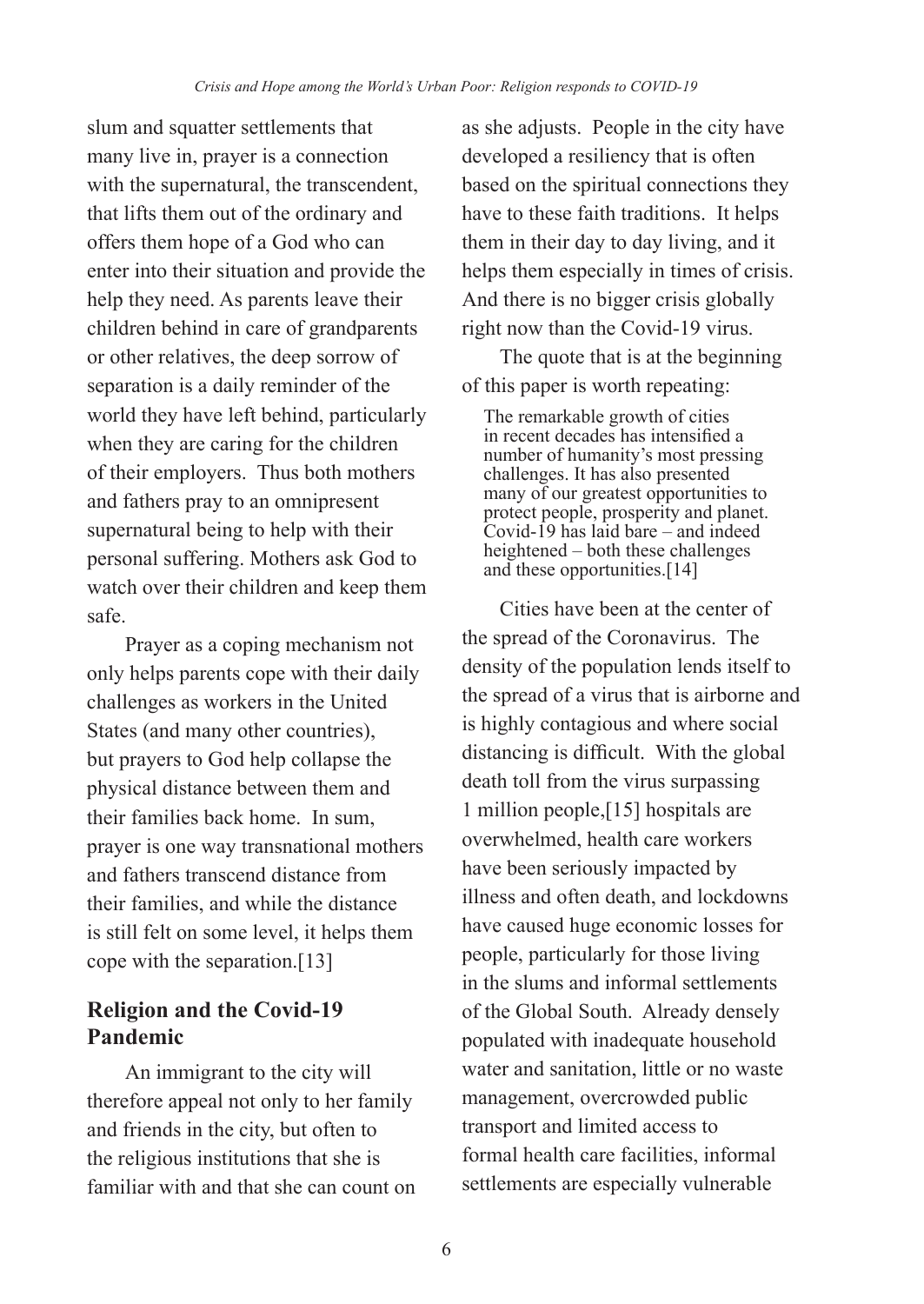to a pandemic such as Covid-19. Compounding the physical nature of their habitat, slum residents mostly work in the informal sector of the economy with unstable incomes and no or minimal savings. And the loss of income from lockdowns and stayat-home orders threatens the ability of residents to pay rent, find adequate health care, and clearly unable to keep practices of social distancing so vital to stopping the spread of disease.

The pandemic has also presented us with an urban paradox. On the one hand cities have been absorbing migrants by the thousands. Now suddenly many of these migrants, people who have been working as day laborers, or in the formal and informal economy, are de-urbanizing rapidly and relocating to their villages and family homes, putting pressure on limited land resources and increasing the potential for conflict.[16] Images of these migrants have been in our newspapers and social media. And of course, one wonders when and if they will ever return to the cities and how will the cities cope with the loss of laborers who hold up our way of life.

UN Habitat[17] challenges the world to emerge stronger from this crisis and move closer to achieving the Sustainable Development Goals by enabling inclusive, safe, resilient and sustainable cities and communities to thrive and prosper. The challenge is getting from here to there. The loss

of income from lockdowns and stayat-home orders threatens the ability of residents to pay rent, find adequate health care, and clearly unable to keep practices of social distancing so vital to stopping the spread of disease. The impact of government policies is disproportionately affecting the poor, making the inequities in our cities even more glaring.

In the midst of this global crisis, another story has been emerging. Just as faith communities have risen to the challenge of caring for immigrants in cities, similarly in numerous ways they are now rising to the challenge of caring for the most vulnerable affected by the: providing food and other basic necessities; distributing soap and hand sanitizers; setting up water stations; providing phones and "loads" to build digital capacity; comforting those who are mourning; distributing masks; teaching basic health and hygiene for this pandemic, and in so many other ways going outside the boundaries of the church, the mosque, the temple, to care for one another. As Miller[18] says "Out of the crisis there is evolving the seeds of an ethic of care and awareness of the deeper structural issues that affect our collective well-being. The better angels of our common humanity are finding voice."

### *Lessons from below*

Lessons are emerging that will make our communities more resilient and prepare us for any future pandemic.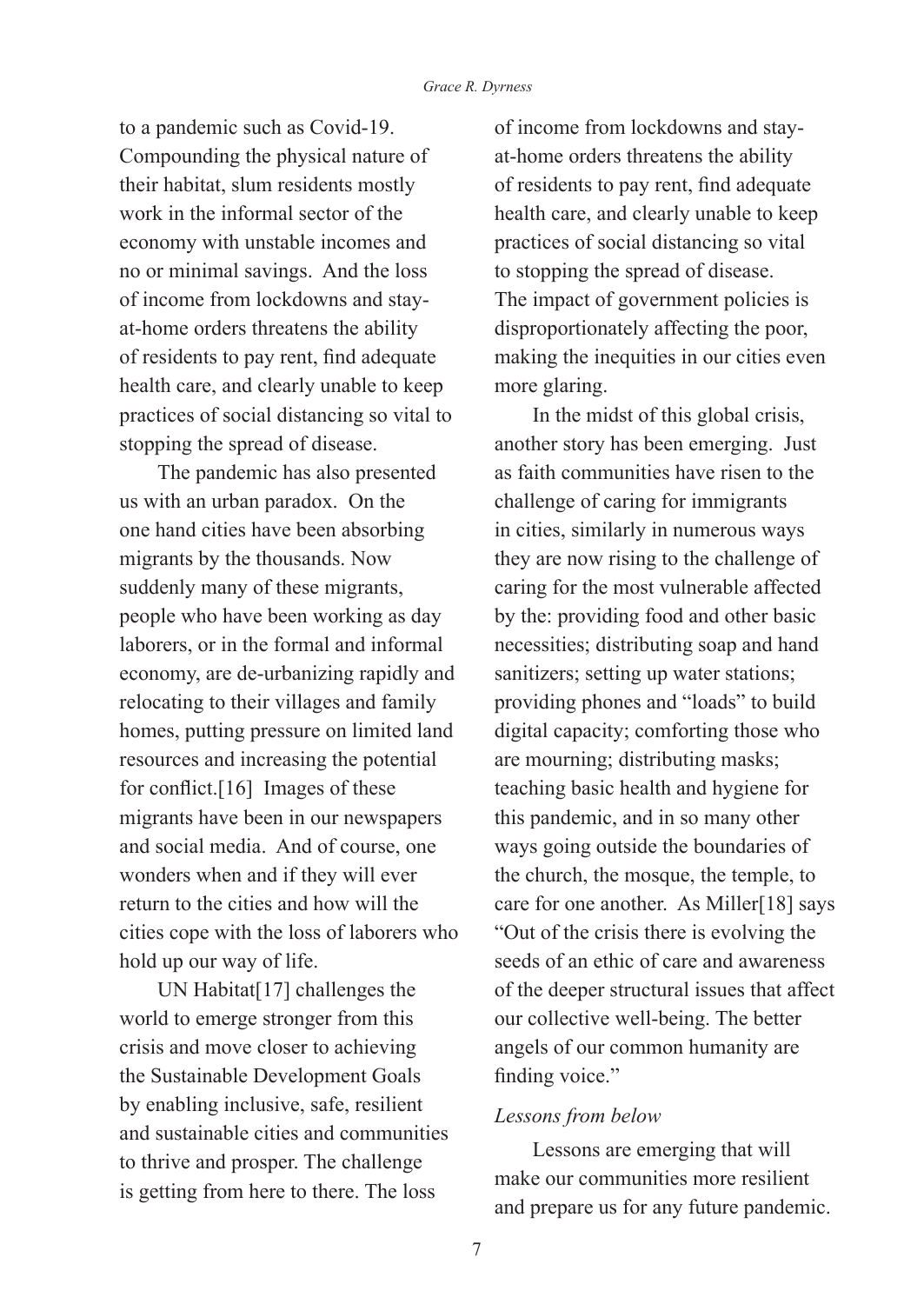These communities are teaching urban areas how to be resilient and show us that rather than being objects of our concern, they actually are the resources we need to help us create conditions where vulnerable residents of our cities can become thriving and productive in their own ways. Civil society, particularly communities of faith, rise to the occasion to serve their neighborhoods, as has been pointed out above, when migrants arrive and need support adjusting to the city. In the same way, my research has uncovered many ways that they are similarly responding to the crisis of the Covid-19 pandemic. The global media has been quick to point out the gravity of the pandemic but has often missed this other story. Shane Preuss[19] points out that in Indonesia the Australian media has painted a picture of a country that is hapless and helpless in the midst of this pandemic's tragic effects. Yet, Preuss says, Indonesians have overcome many great ordeals before and evidence suggests that "Indonesians have learned to band together when times are tough, both feeling a responsibility and taking great joy in helping each other when needed," including raising funds to support informal sector workers, such as street food sellers, scavengers, and motorcycle taxi drivers. Medical students from 158 universities also signed up to volunteer. These are the types of responses coming from faith based communities as well, and

from these responses are lessons to be learned on how to support bottom-up approaches that build resiliency and strengthen informal communities in times of crisis. Governments and large global non-governmental organizations need to recognize the important role the faith-based organizations and institutions play and learn to support and partner with them. I suggest 5 principal ways that religious communities are helping to build resilient cities.

# *Know your community: The importance of accurate data.*

One of the biggest challenges in responding to a pandemic like Covid-19 is the lack of data. 'Slums' are hard to know. The informal or illegal status of many deprived settlements often undermines both the collection of data and the implementation of policies to improve health. Data is not usually disaggregated by slum and non-slum, or it is simply not collected, especially for health.[20] How do you develop preparedness and response plans if you do not even know the number of people living in an area? Such was the case when the Institute for Studies in Asian Church and Culture (ISACC) in Manila began developing a plan to provide food and other resources to surrounding squatter settlements. Who needed the most help? The local government office had a list of people but it was inaccurate, once the ISACC staff attempted to deliver food and supplies.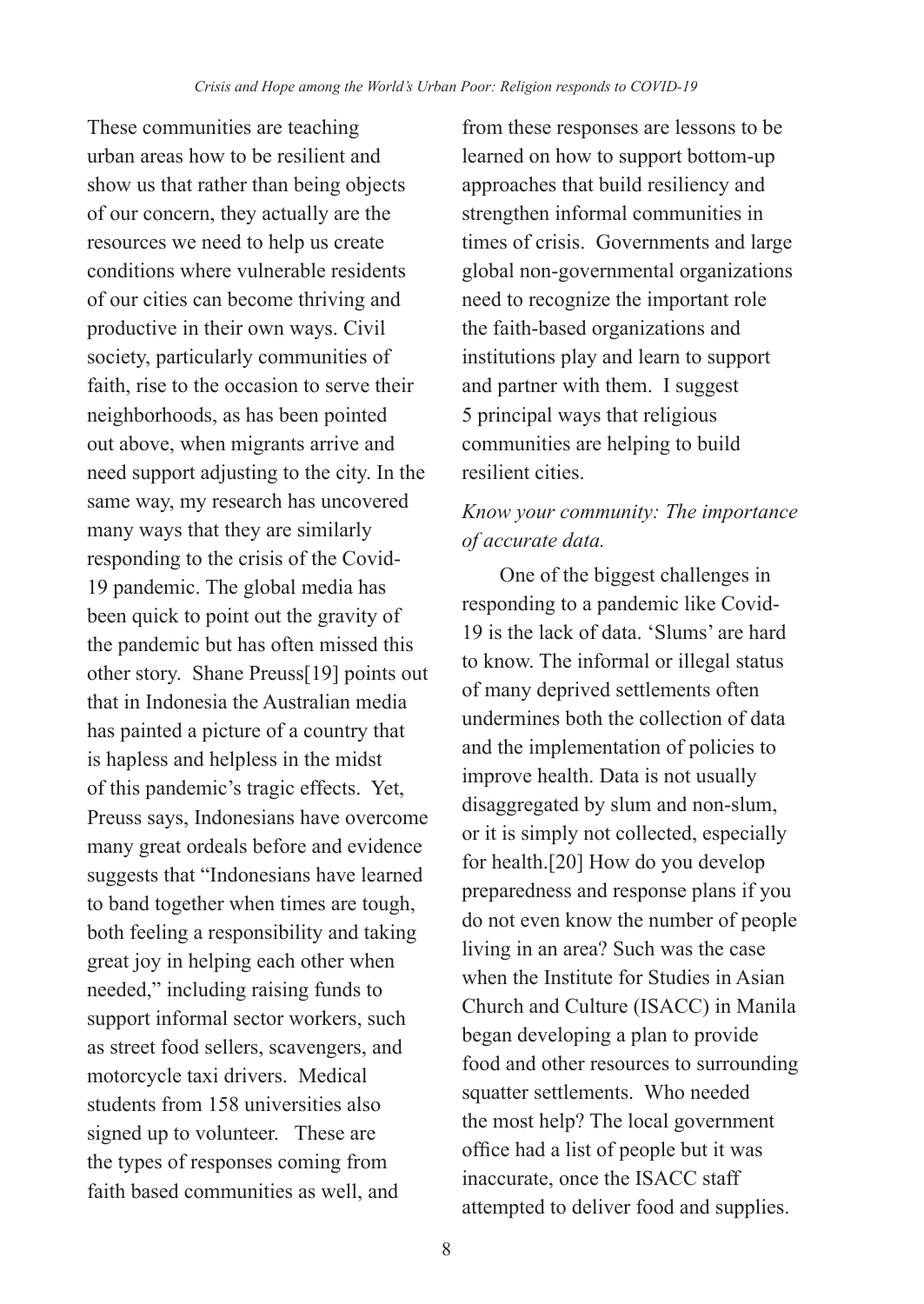The lack of data made it imperative that they first had to go door to door to gather the information they needed: how many people were living in the house, who were those most deeply affected with loss of income, and so forth. Now with the new database, they could easily identify who needed the help the most. [21]

Finding the community based organizations that are already gaining expertise in data collection and joining them is an important first step in responding to a crisis or disaster. In Costa Rica, Casa Adobe, a Christian community in Heredia, has set up a google document with all the information about the surrounding neighbors in order to know who is most vulnerable in a crisis and thus be able to reach out immediately in response to a disaster. Churches, mosques, and temples can build up extensive data on their surrounding communities that will give a clear picture of where the greatest needs are and give leadership to organizing their members to support the community.

### *Develop partnerships and networks.*

Working in isolation does not build the cohesion for the kind of resiliency that is needed in times like this. In fact, Nakagawa and Shaw[22] found that the social capital found already in Japanese communities helped them deal with disasters such as earthquakes and tsunamis. Rather than solutions that are technological and top down, their

findings resulted in a recommendation that people and communities need to be incorporated into the process of pre-disaster mitigation and/or postdisaster recovery initiatives]. In a study conducted by Yale University on arresting the spread of Covid-19 and improving the well-being of urban informal settlements, Corburn and his team found that most top-down strategies to arrest an infectious disease will likely ignore the often-robust social groups and knowledge that already exist and they recommend that every slum and informal settlement institute emergency planning committees to build resiliency and rapid response in the face of pandemics such as Covid-19. [23]

The kind of social cohesion and social capital necessary for resiliency in the midst of crisis is often built by communities of faith. While not always bridging across faith traditions, very often they have been developing such partnerships along the way in order to respond to community issues. One example is the Alliance Development Trust (ADT) in Sri Lanka.

As the Covid-19 virus began to spread throughout the country of Sri Lanka, the Department of Health saw the need to move quickly and educate the people on ways to guard their health against this pandemic. The Department called upon the ADT to assist them in this task, well aware of the island-wide network of churches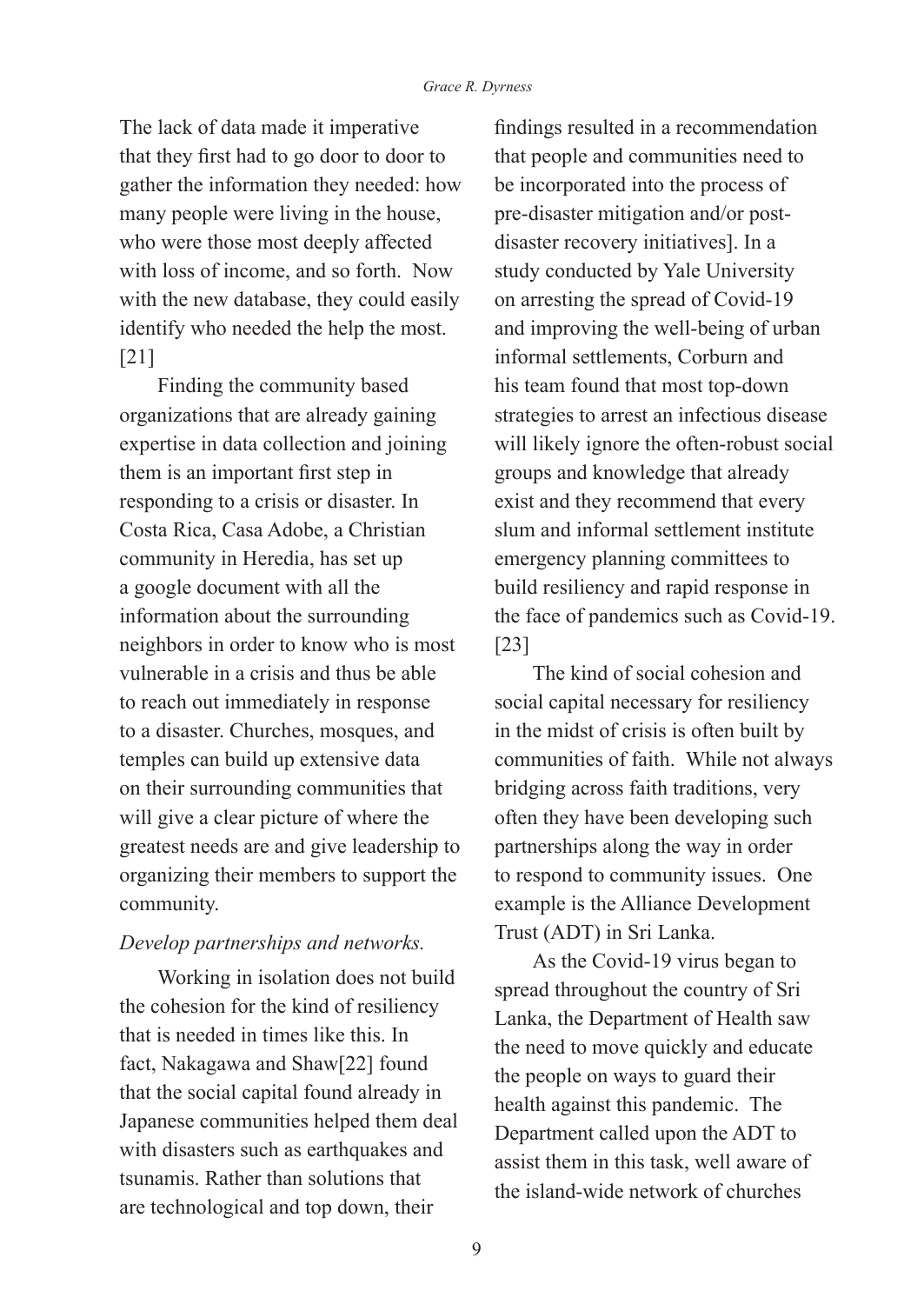that were a part of the Alliance. ADT offered support through the churches, but also called upon interfaith leaders who were organized under the Inter Religious Peace Foundation. The Foundation had originally been set up in 1993 by religious clerics who were Hindu, Muslim, and Buddhists, trying to bring about peace between the different religious and ethnic communities that were polarized along religious and ethnic lines during the conflict in Sri Lanka. The ADT invited these leaders to join them in this new campaign to fight a common enemy, which at that time was leprosy. Not only was the project highly successful, but it succeeded in developing a trust relationship between the minority Christian pastors and Hindu, Muslim and Buddhist priests and leaders. With these relationships already in place in time of Covid-19 it was natural for the Government and the World Health Organization (WHO) to turn to the ADT and other community partners for assistance in mitigating against the ravages of the pandemic. This network set to work to inform their members and their neighbors about the realities of the virus and what they should do to protect themselves and their families. The leader of the Alliance Development Trust acknowledges that building those interfaith relationships requires time and should be worked on prior to any crisis so that the social infrastructure is already in place. And he added, "We

are stronger together."[24] Working with faith communities becomes central to accomplishing the task of mitigating the impact of a pandemic such as Covid-19.

Partnerships must be developed with government offices such as the Ministry of Public Health and with agencies such as the World Health Organization. Their lack of knowledge and understanding of the real lives of the urban poor provides an opportunity for the faith-based and community organizations to be the link they need and amplify the important messages they need to hear. But faith communities need to build trust by demonstrating that they are all part of the same community and must work together to withstand these crises. The hard work of establishing those relationships that build social cohesion must be done long before any crisis develops. In an example from Kolkata, India, the Sikh community was approached by the nodal officer of the Kolkata Municipal Corporation who had created temporary quarantines and shelters for rag pickers, beggars, and women and children living on the street. The municipality was seeking help to feed these people and partnered with the Sikh community, along with the Indian Humanity Assistance Foundation, and the Kolkata Response group. Together the team has been cooking 3,500 meals a day. It has also created four mobile units which distribute dry rations,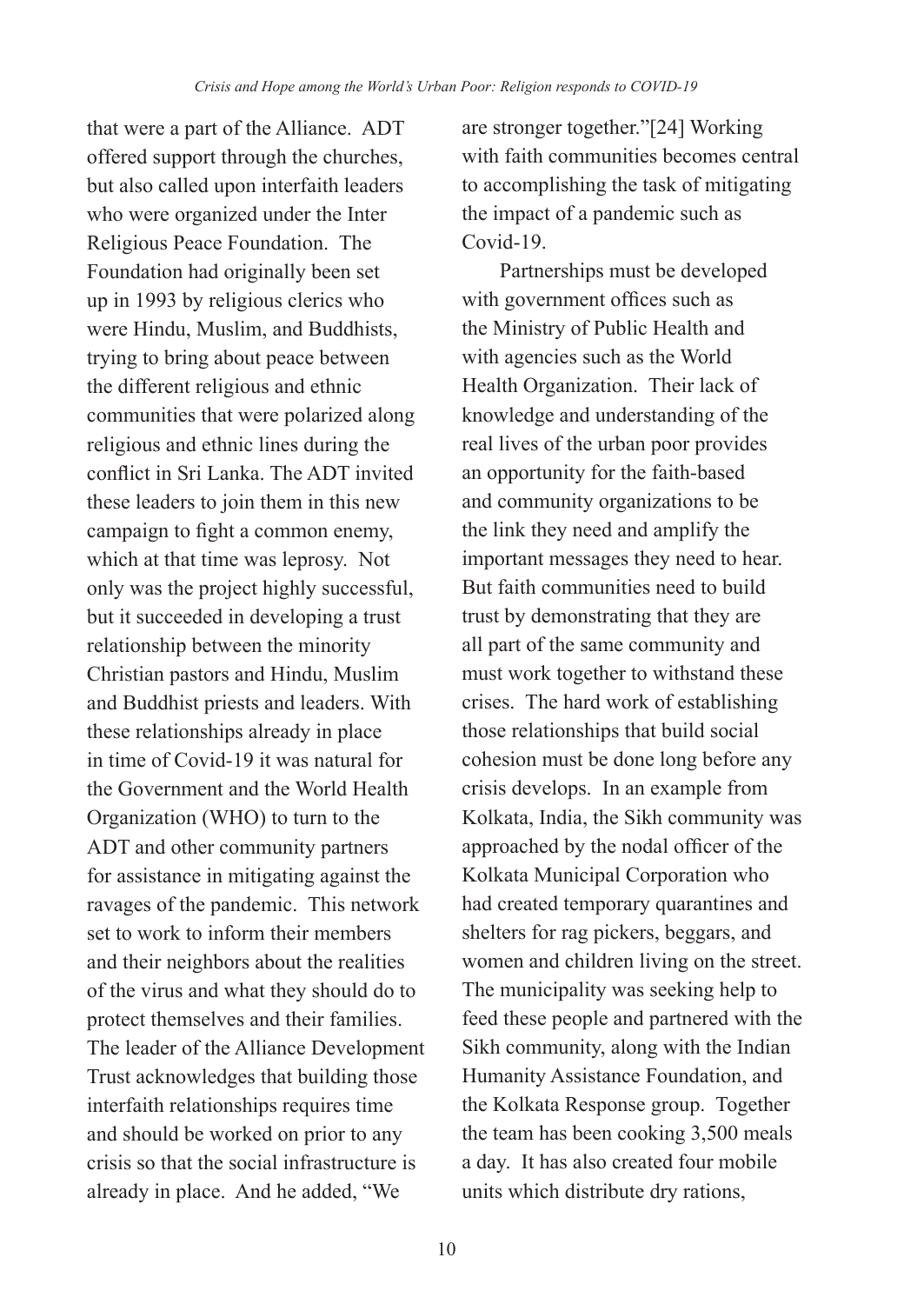medicines, and more to other poor people in the city.[25] By working together they have been able to expand outreach way beyond the capacity of any one member of the team.

 Sometimes faith communities reach across national borders to create those relationships, learn from each other, and build resiliency. Such is the case of the Informal Settlements and Cities Consortium (ISCC), a coalition of organizations working in informal settlements in Africa and Asia. As their communities began battling Covid-19 induced disruption and unprecedented spikes in a range of areas such as low food security, poor mental health, domestic violence, child abuse and job loss, a group of faith leaders working in these settlements acknowledged that the pandemic has shed light on a world where issues of inequality are stark. They feel the need to address the systemic and structural dysfunction that has led to inequality by developing new models of community development and tailor responses for informal settlements that do not rely on the broken (and now disrupted) systems. They believe there is an opportunity opening up to strengthen the assets within communities and use them as a springboard to flatten the Covid-19 curve, but given the complexity of the urban informal settlements, these faith leaders have reached across borders for support, resources, encouragement, and strategy development. Called together

by the Center for Building Better Communities based in Melbourne, Australia, this group has leaders from Australia, Burundi, Cameroon, Kenya, Philippines, South Africa and Zambia. Bi-weekly zoom calls have been the way they are learning from each other and sharing their stories as they seek to plan for a future beyond Covid-19. Implementation is happening at a local level and then results and impact are shared on the zoom calls. This is exactly the type of social capital that Nakagawa and Shaw[26] saw locally within communities in Japan but by expanding it across borders, the ISCC is multiplying the resiliency and creating a model for surviving and flourishing beyond Covid-19.[27]

#### *Information and communication is vital*

Developing good communication tools and methods is one way to ensure that people receive the right kind of knowledge to fight against the virus. Key to this is having access to information or communications technology. Life in Abundance, a Christian NGO in Africa, has developed a whole series of infographics that are disseminated through their networks in the informal settlements, as well as on posters, T-shirts and banners. They distributed solar powered tablets for children and use cell phone messaging to provide up-to-date information.[28] In Cambodia, Alongsiders International, took advantage of the many young people in their networks and asked them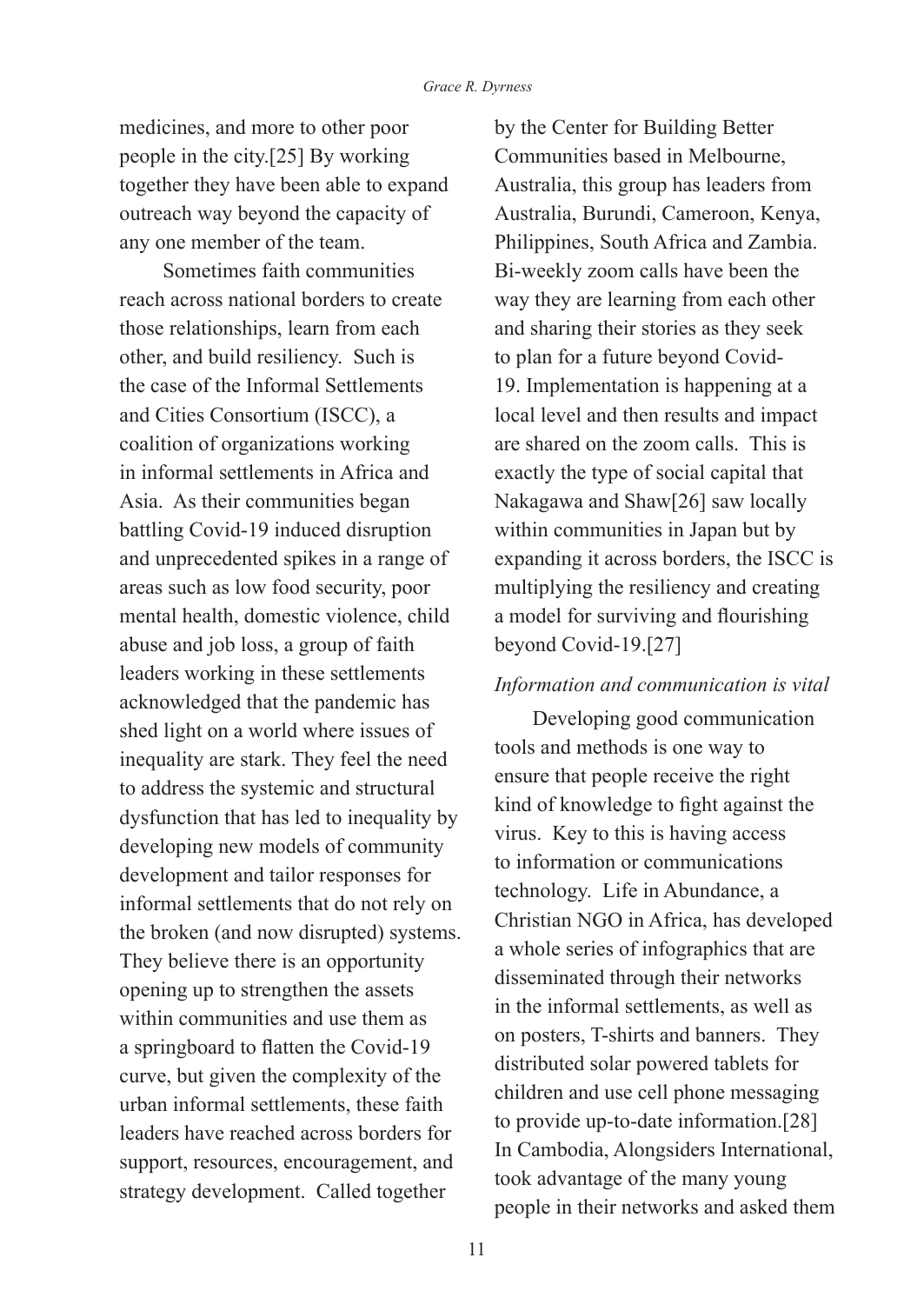to create a video on Corona Virus for Kids. The youth collected information from doctors and other health workers and this video on YouTube is now being used widely and has been translated into Hindi, Tamil, and Nepalese.[29]

Governments have also become "enlightened" and understand the important role that faith communities can play in disseminating messaging on how to prevent the spread of the Coronavirus. For example, in Somalia, the government acknowledged that for public information campaigns about Covid-19 in Somalia to work, they should be designed within the "dominant framing" of religion, according to a new survey. About 38 percent of respondents viewed the pandemic through a religious lens. The responses to an open-ended survey by the Africa's Voices Foundation (AVF) included calls to respect the advice of the government, requests for more information, and claims about unproven remedies. Second to faith-based views of Covid-19 (for example calling for trust in God and prayer) was support for medically-advised practices and governmental advice. Overall, about one in 10 submissions included some kind of rumour, stigma (including blame on outsiders and non-believers), or misinformation. "Especially in Ramadan, people are turning to faith first, so any messaging needs to be with and through the sources they trust," reported Sharath Srinivasan

of AVF. This is about understanding the experience of the virus from a community perspective, then delivering trusted and effective messaging to support healthy behaviours as well as communicating feedback to public health actors and authorities.[30]

In order to avoid large gatherings, Buddhist families in Sri Lanka were advised to stay home in May to celebrate Vesak, the festival that commemorates the birth, enlightenment, and death of the Buddha. Instead, they joined online services and connected digitally with their temple while making traditional lanterns in their homes using sustainable materials. Sri Lankan Christians were also reported to have decorated their churches and homes with Buddhist lanterns and flags in a show of interfaith solidarity.[31]

## *Inclusivity and diversity.*

For communities to be resilient and to be able to withstand crises such as the coronavirus epidemic, outreach must be inclusive. Too often, as plans and strategies are being developed many critically important members are left out of these sessions. People with disabilities, women and girls, religious and ethnic minorities are often not included in conversations around strategies for the future of their communities. They have been seen only as beneficiaries of programs and not as critical players. Women, for example, bear the biggest burden of caring for the family and have the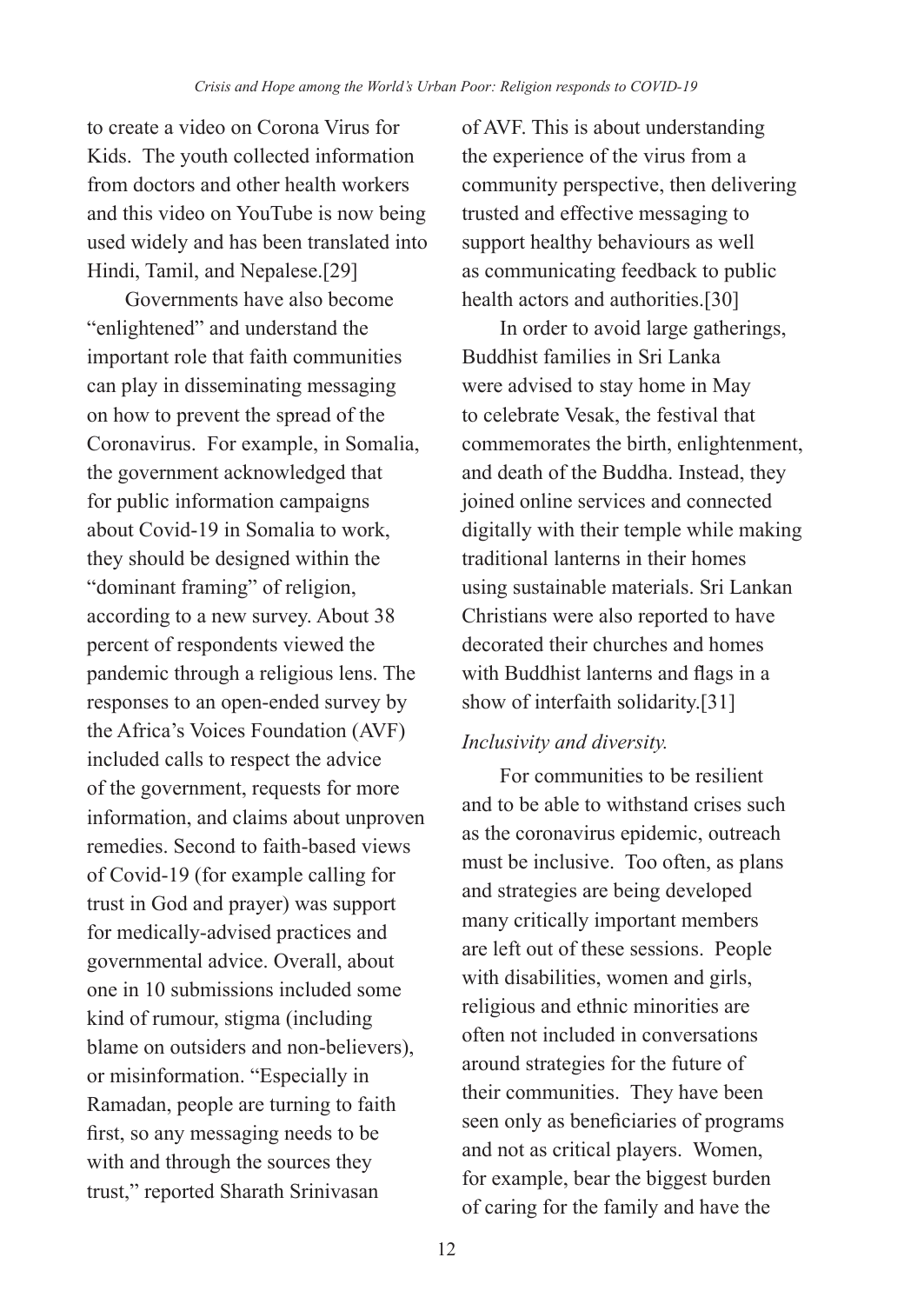most knowledge for what their families and communities need and need to be central players in community planning yet they are not at the planning tables. Furthermore, lockdowns are fostering tension and strain leading to a rise in domestic abuse, rape, and girl pregnancies, in what the United Nations is calling "The Shadow Pandemic".[32]

Natalia Kanem. executive director of the UN World Population Fund is extremely concerned about the impact of Covid-19 on women and girls. "In a word, it is devastating. There are many women in situations of desperation right now and all this tallies up to devastating health and social consequences for that woman, for that girl, for that family, for that community", she said. "We were doing okay, we still needed to accelerate progress, but now here you have a situation where we could actually go backward. It's unacceptable." There is also growing anxiety about the increase in gender-based violence, with international and national organisations warning of a dramatic surge in cases of violence against girls and women. In Colombia, for example, reports of gender-based violence during lockdown increased by 175% compared with the same period last year, according to Plan International. "Genderbased violence has distinguished the pandemic [from other crises] because of the lack of movement and people being trapped in abusive situations", Kanem said. "The hotlines, the shelters,

the counselling that is required has been increasing dramatically. It has happened in developed and developing countries."[33]

The United Nations Department of Economic and Social Affairs[34] warns that "experience and evidence from previous outbreaks (including the Ebola epidemics in the Democratic Republic of the Congo, Guinea and Sierra Leone and the Zika virus disease) and other humanitarian emergencies indicate that sexual and reproductive health services, including pregnancy care, contraceptive services, sexual assault services and safe abortion, are likely to be scaled back. This can result in an increased risk of maternal mortality, unintended pregnancies and other adverse sexual and reproductive health outcomes among women and girls." From this experience, faith based organizations such as Life in Abundance in East Africa have redoubled their efforts to keep open and fully supplied any clinics they are running, focusing heavily on caring for women and girls, but also providing support for men who feel threatened by their inability to go out during lockdowns and provide financially for the family. This has been a part of LIA's strategy to reduce domestic violence and child abuse during this period of the pandemic.[35] Faith communities have been through multiple disasters and pandemics before; thus they provide essential resources to face this new challenge.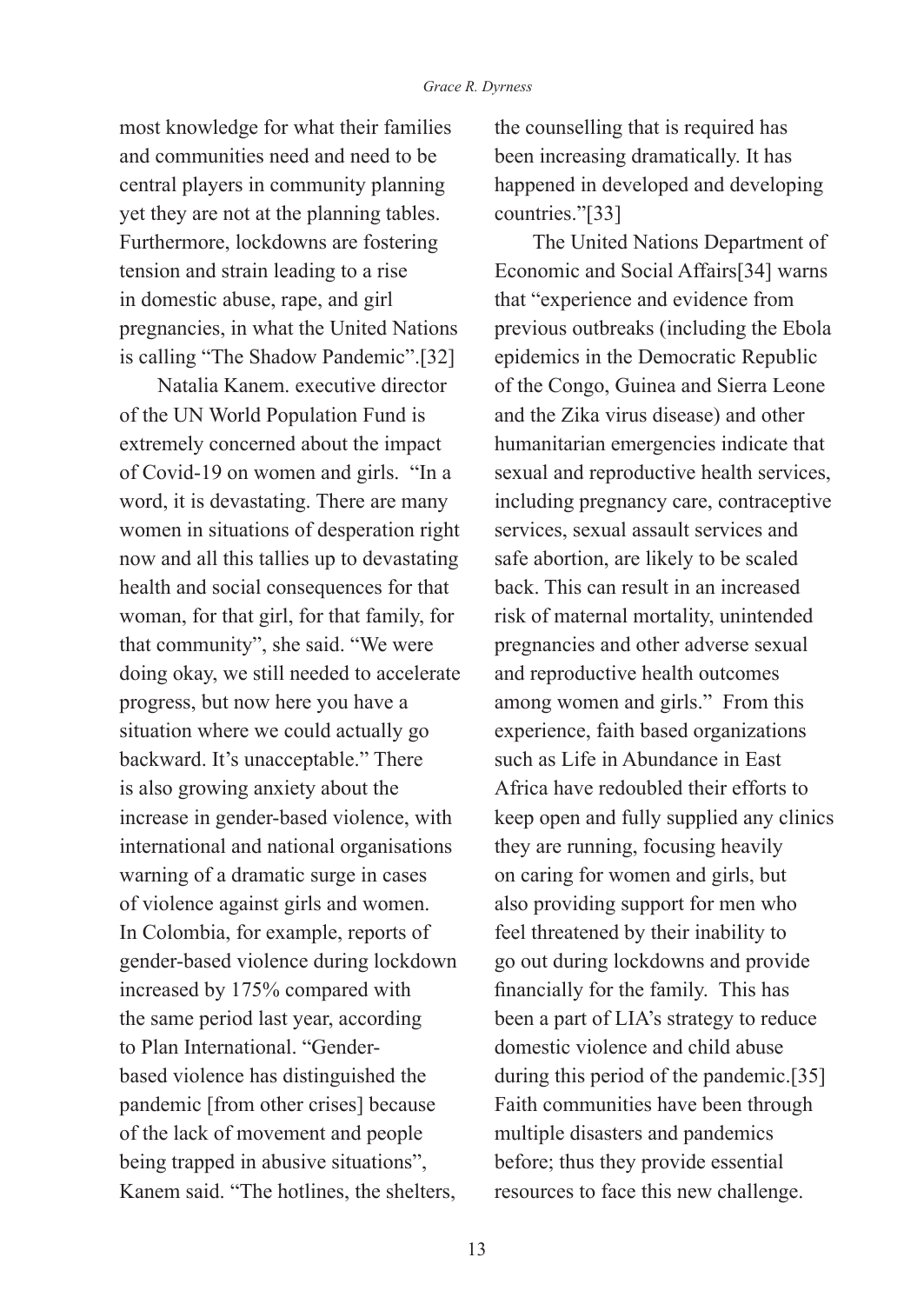The Wasun Gishu Children's Network in Eldoret, Kenya, is reaching out by establishing special services for women and for youth, setting up hygiene stations and distributing feminine supplies to girls.[36] Others are setting up hotlines and developing messaging on parenting tips and domestic violence. This is a key strategy of the Alliance Development Trust in Sri Lanka who has been disseminating these messages through radio and WhatsApp cell phone applications.

# *Spiritual comfort and guidance*

Finally, in the midst of this pandemic, a sense of loneliness, fear, and isolation is causing many people to turn to religion for comfort. Just as the immigrants we referred to above turn to religion when they arrive in their new country, people are yearning for some meaning to the chaos that is surrounding them and often turn to their spiritual leaders, especially when fear and anxiety dominate their lives. Faith based organizations are reaching out by phone, by WhatsApp, through radio messages, to let people know where they can find comfort and help, particularly when loved ones get sick and/or die.

In Manila, Philippines, the Catholic Diocese of Kalookan, for example, found that people in the community had a high anxiety level, with an increase in suicides as lockdowns and lack of income generated hopelessness. As a

response it created a Covid Hopeline, a hotline where people can call in and receive mental health emphasis, counseling with expert counselors, psychiatrists, and priests and nuns available for callers. In addition, it has organized psycho-spiritual seminars to help people understand what is happening at a deeper level than just the material losses.[37]

The Trauma Healing Institute in Philadelphia, U.S.A., has developed a manual with a series of lessons to support people during these times of Covid-19, which uses a "unique" method that unites proven mental health practices and engagement with God through the Bible.[38] The networks established by temples, mosques, and churches to distribute information and food to grass roots communities also serve as sources of encouragement and emotional support for their leaders. Many churches, such as mine, set up groups of parishioners who have been going through the rosters, calling people, writing to health care practitioners, and sending text messages of support.

However, it is not only the leaders of organized religious institutions or faith communities that are providing spiritual support at this time, but as Racelis found in Manila, lay people, often women, have an innate spirituality and helping response which leads them to share donations; to check on their neighbors, especially those under house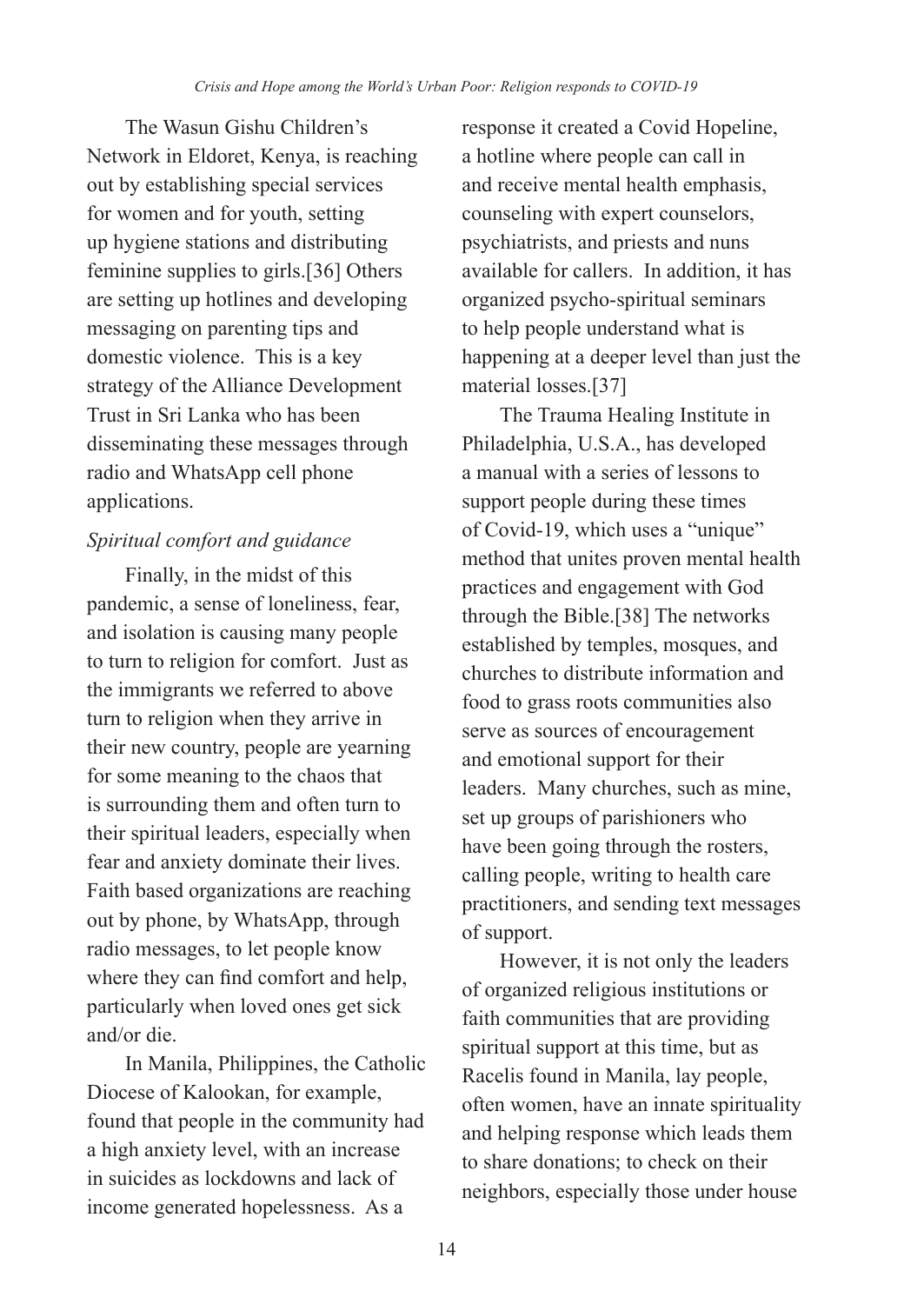confinement; planting vegetables in urban gardens and sharing the produce; holding prayer groups while socially distancing; and using the technological tools and messages that are provided to make sure all neighbors receive the information.[39] This strength is at the core of the faith responses we have described above.

## **Conclusion**

In the same way that faith communities in cities have reached out and provided support, resources, counselling, and hospitality to newly arrived immigrants, they have also responded to the chaos caused by the Covid-19 pandemic. The lessons they have learned and the practices they have engaged in for years in cities are now proving resources for facing the current pandemic.

By developing data bases of their local communities, they have been able to be strategic in their outreach and build a base for future response. They have also been adept at developing partnerships and networks that have expanded the outreach of governments and large multi-national organizations. They have been innovative and creative, developing tools and disseminating information through a variety of technological means, using radio, cell phones, and social media to carry out messages on hygiene, parenting tips, resource availability, counselling, and other important information

geared at adults, youth and children alike. Faith communities are also learning to be inclusive and diverse in their leadership structures and in the incorporation of people who are traditionally marginalized and left out of the decision-making process. By creating spaces that are disability friendly, making sure messaging is appropriately directed, providing resources and materials that are needed by girls and women, and in multiple other ways ensuring that partnerships include women, youth, and other excluded groups, faith communities are building the social cohesion necessary for a resilient community. Finally, and vitally, faith communities provide the spiritual care and support that people need in times of trauma and loss. Spiritual leaders have used online zoom rooms, cell phones, and other tools to be present and accompany their members and others in the community as they cope with the effects of the Coronavirus.

The relationships that are being built during this time must be nurtured so that they will continue to flourish long after this pandemic is over. Faith communities are on the ground providing food, masks, hygiene supplies and many other necessities as a way of accompanying people and demonstrating that all are together in this crisis, and in the midst of it, there is hope that together they will get through it and even begin to chart a way forward

15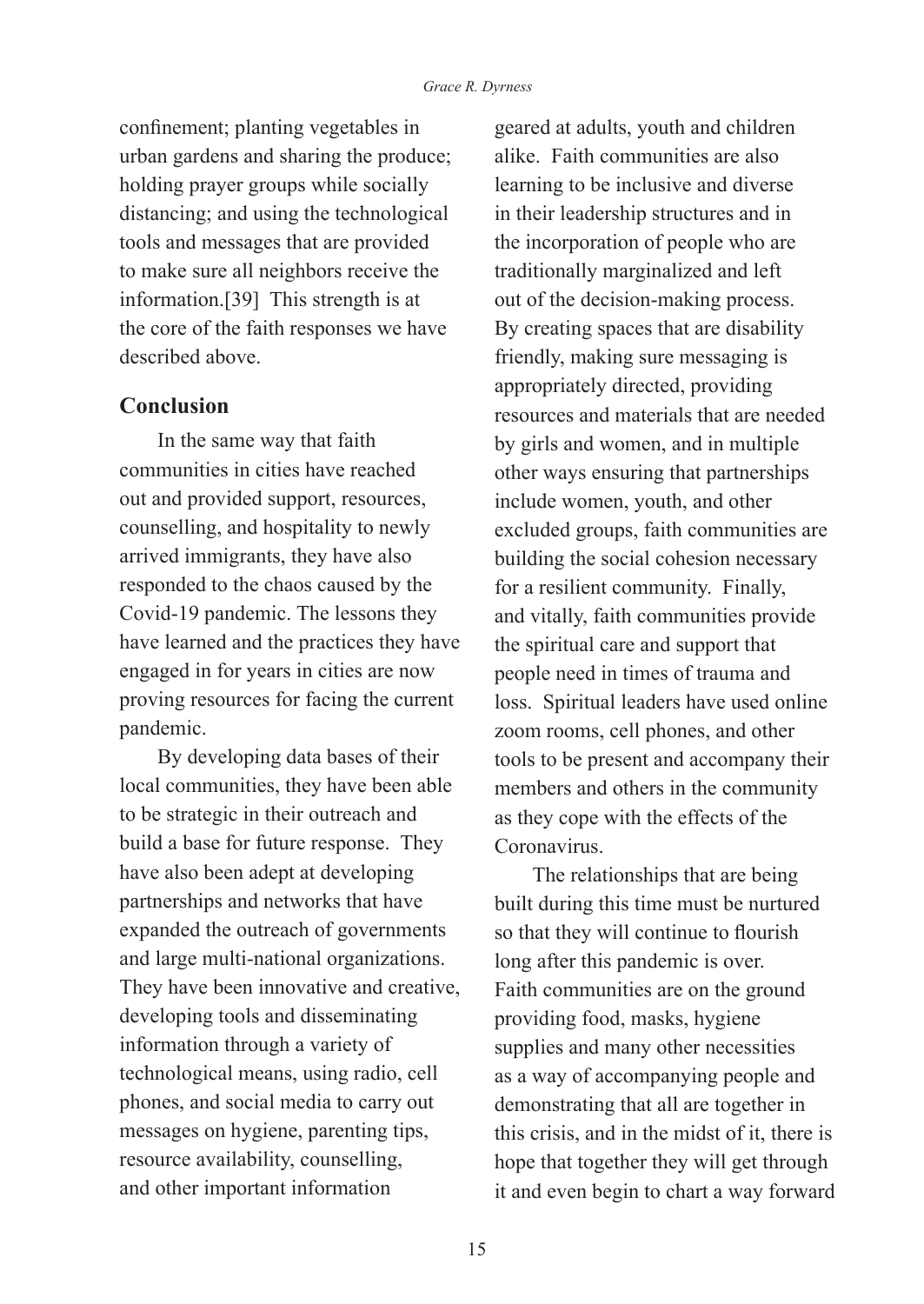that creates a more equitable, just, and sustainable city.[]

#### **References**

- [1] United Nations Policy Brief: COVID-19 in an Urban World, (7/2020).
- [2] International Organization of Migration, Migration Data Portal, https://migrationdataportal. org/?i=stock\_abs\_&t=2019, last accessed  $2020/10/15$ .
- [3] United Nations, Department of Economic and Social Affairs, https://www.un.org/ development/desa/en/news/population/2018-revision-of-world-urbanization-prospects. html, last accessed 2020/10/15.
- [4] Brightwell, E. Pan Asian Metropolis, https://ericbrightwell.com/2020/06/02/pan-asianmetropolis-korean-los-angeles/, last accessed 2020/10/15.
- [5] Sassen, S. *The Global City: New York, London, and Tokyo*. Princeton University Press, Princeton, New Jersey (1991)
- [6] Sanderson, M., Derudder, B., Timberlake, M., Witlox, F. Are world cities also world immigrant cities? An international, cross-city analysis of global centrality and immigration. *International Journal of Comparative Sociology* 56 (3-4) 173-197, (2015).
- [7] Sanderson, M., Derudder, B., Timberlake, M., Witlox, F. Are world cities also world immigrant cities? An international, cross-city analysis of global centrality and immigration. *International Journal of Comparative Sociology* 56 (3-4) 173-197, (2015).
- [8] Castles, S., Miller, M. Migration in the Asia-Pacific Region. Migration Policy Institute, Washington D.C. (7/2009). https://www.migrationpolicy.org/article/migration-asiapacific-region, last accessed 1020/10/15.
- [9] Dyrness, G.: Bearing Witness, Women in Cities as Agents of Transformation for God. In Meleis, A., Birch, E. (eds.). *Women's Health and the World's Cities.* University of Pennsylvania Press, Pennsylvania (2011).
- [10] Miller, D., Miller, J., Dyrness, G. Religious Dimensions of the Immigrant Experience in Southern California. In Heikkila, E., Pizarro, R. (eds.). *Southern California and the World. Praeger,* Westport, CT, (2002).
- [11] Griswold, E. An Imam Leads his Congregation Through the Pandemic. The New Yorker. (5/8/2020).
- [12] Miller, D., Miller, J., Dyrness, G. Religious Dimensions of the Immigrant Experience in Southern California. In Heikkila, E., Pizarro, R. (eds.). *Southern California and the World*. Praeger, Westport, CT, (2002).
- [13] Dyrness, G.: Bearing Witness, Women in Cities as Agents of Transformation for God. In Meleis, A., Birch, E. (eds.). *Women's Health and the World's Cities*. University of Pennsylvania Press, Pennsylvania (2011).
- [14] United Nations Policy Brief: COVID-19 in an Urban World, (7/2020).
- [15] World Health Organization Coronavirus Disease (COVID -19) dashboard.
- [16] Panfil, Y. Displacement, De-urbanization, and COVID 19, 8/3/2020. https:// www.newamerica.org/future-property-rights/reports/land-housing-and-covid-19/ displacement-de-urbanization-and-covid-19, last accessed 2020/08/31.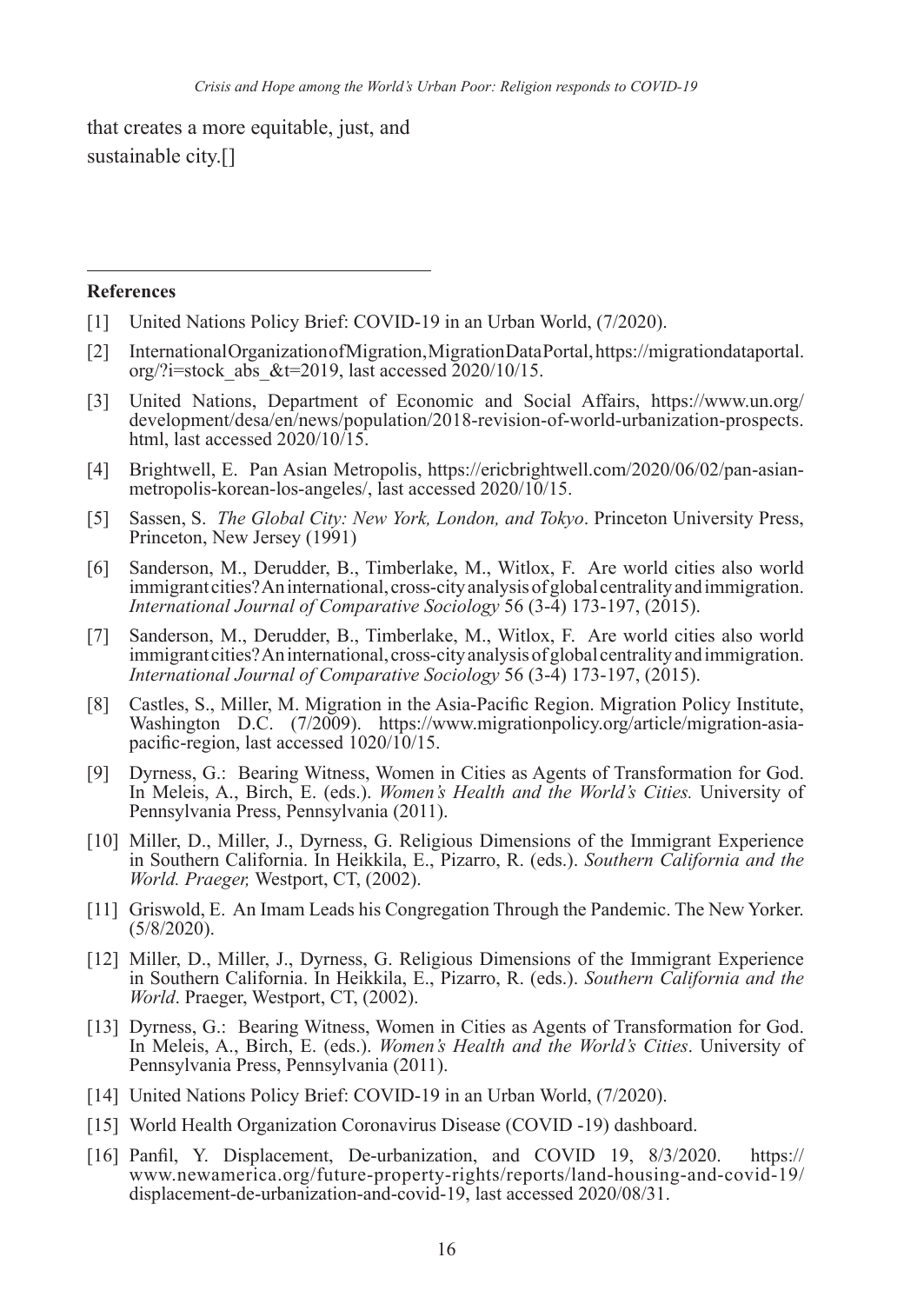- [17] UN Habitat. Key Messages on COVID-19 and informal settlements. https://unhabitat. org/key-messages-on-covid-19-and-informal-settlements, last accessed 2020/08/30.
- [18] Miller, D. Faith, Hope, and Creative Destruction: religious responses to COVID-19. Religion News Service. https://religionnews.com/2020/07/16/faith-hope-and-creativedestruction-religious-responses-to-covid-19/, last accessed 2020/07/16.
- [19] Preuss, S. Indonesia and COVID-19, What the world is Missing. *The Diplomat*. (2020/04/24)
- [20] Wilkinson, A. The Impact of COVID-19 in Informal Settlements: are we paying enough attention? University of Sussex, Institute of Development Studies, Brighton, UK. (2020/03/10).
- [21] Maggay, M. Institute for Studies in Asian Church and Culture, Manila, Philippines. Interview by the author, April (2020).
- [22] Nakagawa, Y., Shaw, R. (2004). Social capital: A missing link to disaster recovery. *International Journal of Mass Emergencies and Disasters*, 22(1), 5–34 (2004).
- [23] Corburn, J. et.al. Slum Health: Arresting COVID-19 & Improving Well-Being in Urban Informal Settlements, *Journal of Urban Health* 2020 (in press) 5 April (2020).
- [24] Gomez, P. Alliance Development Trust, Sri Lanka. Interview by the author, 26 April (2020).
- [25] Ahluwalia, SS. Humanity over Hate: Religious Organizations Help with COVID-19 Relief. https://www.livemint.com/mint-lounge/business-of-life/humanity-over-hate-<br>religious-organizations-help-out-with-covid-19-relief-11587041257785 html last religious-organizations-help-out-with-covid-19-relief-11587041257785.html, accessed 2020/04/16.
- [26] Nakagawa, Y., Shaw, R. (2004). Social capital: A missing link to disaster recovery. *International Journal of Mass Emergencies and Disasters*, 22(1), 5–34 (2004).
- [27] Smith, N., Van Eymeren, A. and Dyrness G. Responses to COVID-19: Sustainable pathways for informal settlements and vulnerable communities. Proposal by Centre for Building Better Community (https://www.community.how/) and the Hub for Urban Initiatives (https://www.urban-initiatiaves.org) (2020).
- [28] Thamari, M. Glimpses of Hope and Regeneration in Nairobi City's Slums. Webinar on Crisis and Hope Among the World's Urban Poor: COVID-19 and the Church, Urban Shalom Society. http://urbanshalomsociety.org. 2020/06/16.
- [29] Alongsiders International. https://www.facebook.com/Alongsiders/ videos/217538946229059/UzpfSTUwNzI3MzI1OTpWSzoyMTg4OTg0 MDYwNDA2MTQ/?comment\_id=226110655319389&reply\_comment\_  $id=226653321931789\&m$ notif  $id=1586988601465082\&m$ notif  $t=$ group comment mention
- [30] Srinivasan, S. https://www.thenewhumanitarian.org/news/2020/04/24/Africa-povertyflooding-coronavirus-religion-cheat-sheet) last accessed 2020/10/15.
- [31] Lewis, C. Vesak goes digital as Buddhists head online to honor the Buddha. https:// www.buddhistdoor.net/news/vesak-goes-digital-as-buddhists-head-online-to-honor-thebuddha, last accessed 2020/10/15.
- [32] Phumzile, M-N. Violence against women and girls: the shadow pandemic. https://www. unwomen.org/en/news/stories/2020/4/statement-ed-phumzile-violence-against-womenduring-pandemic?gclid=EAIaIQobChMI6KH9nqyU7AIVEb7ACh30Qg2QEAAYASA AEgJWefD\_BwE, last accessed 2020/10/20).
- [33] Cousins, S. Covid-19 has 'devastating' effect on women and girls. www.thelancet.com Vol 396 2020/08/01.